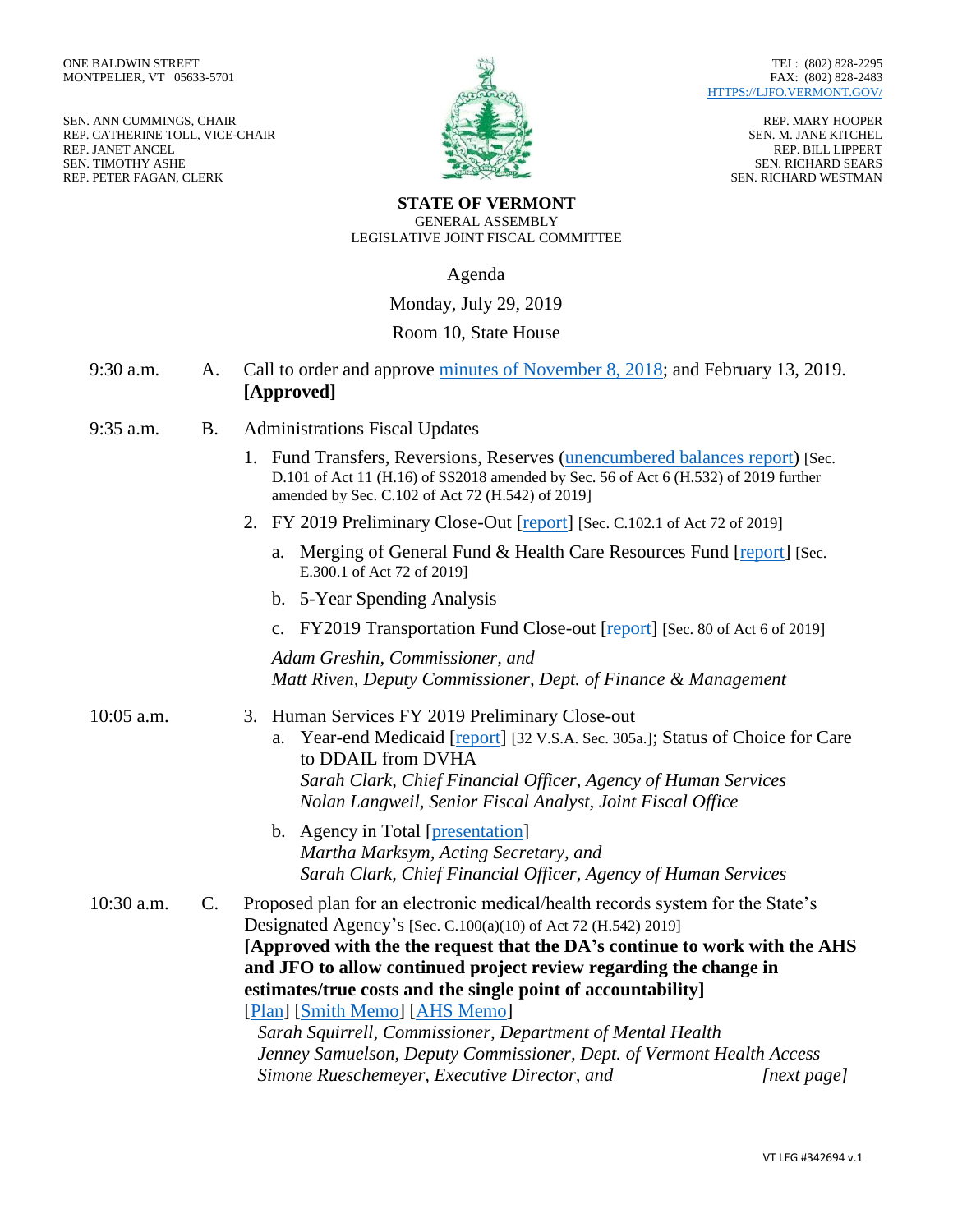|              |    | Ken Gingras, Health Information Technology Director, Vermont Care<br><b>Network/Vermont Care Partners</b><br>Dan Smith, Contractor, Joint Fiscal Office                                     |
|--------------|----|---------------------------------------------------------------------------------------------------------------------------------------------------------------------------------------------|
| $11:15$ a.m. | D. | Fitch Rating for Vermont [report] – Beth Pearce, Vermont State Treasurer                                                                                                                    |
| $11:30$ a.m. | Е. | July 2019 Economic Review and Revenue Forecast Update<br>Tom Kavet, Legislature's Economist                                                                                                 |
| $12:00$ p.m. | F. | Cost-Effectiveness of Lake Champlain Cleanup Efforts [PR] [report] [graph]<br>Doug Hoffer, Vermont State Auditor                                                                            |
| $12:10$ p.m. |    | Emily Boedecker, Commissioner, Department of Environmental Conservation                                                                                                                     |
| $12:20$ p.m. | G. | Correctional Facility Assessment [Sec. 2 of Act 42 (H.543) of 2019] [tabled until<br><b>September Meeting</b> [BGS and the Joint Justice Oversight Recommendation]<br>[Wasserman Memo]      |
| 12:40 p.m.   | H. | Fiscal Officer's Report - Stephen Klein, Chief Fiscal Officer, Joint Fiscal Office<br>Education Fund Update – Chloe Wexler, Fiscal Data Analyst, Joint Fiscal<br>1.<br><i><b>Office</b></i> |

12:55 p.m. Next meeting and adjourn September 16 and November 1

# *Note: The Emergency Board met at 2:00 p.m. in the Pavilion Office Building, 5th floor conference room.*

Notable Dates:

December 4 – All Legislative Briefing at 10:00 a.m. in the Well of the House

December 16 – 19 – House Appropriations Committee FY 2020 Budget Adjustment meetings.

## Statutory References to Agenda Items

**B.1.** – [Sec. D.101 of Act 11 \(H.16\) of SS2018](https://legislature.vermont.gov/Documents/2018.1/Docs/ACTS/ACT011/ACT011%20As%20Enacted.pdf) amended by [Sec. 56 of Act 6](https://legislature.vermont.gov/Documents/2020/Docs/ACTS/ACT006/ACT006%20As%20Enacted.pdf) (H.532) of 2019 further amended by [Sec. C.102 of Act 72 \(H.542\)](https://legislature.vermont.gov/Documents/2020/Docs/ACTS/ACT072/ACT072%20As%20Enacted.pdf) of 2019 *(Unencumbered Balances)*

Sec. D.101 FUND TRANSFERS, REVERSIONS, AND RESERVES

\* \* \*

(2) The following estimated amounts, which may be all or a portion of unencumbered fund balances, shall be transferred from the following funds to the General Fund in fiscal year 2020. The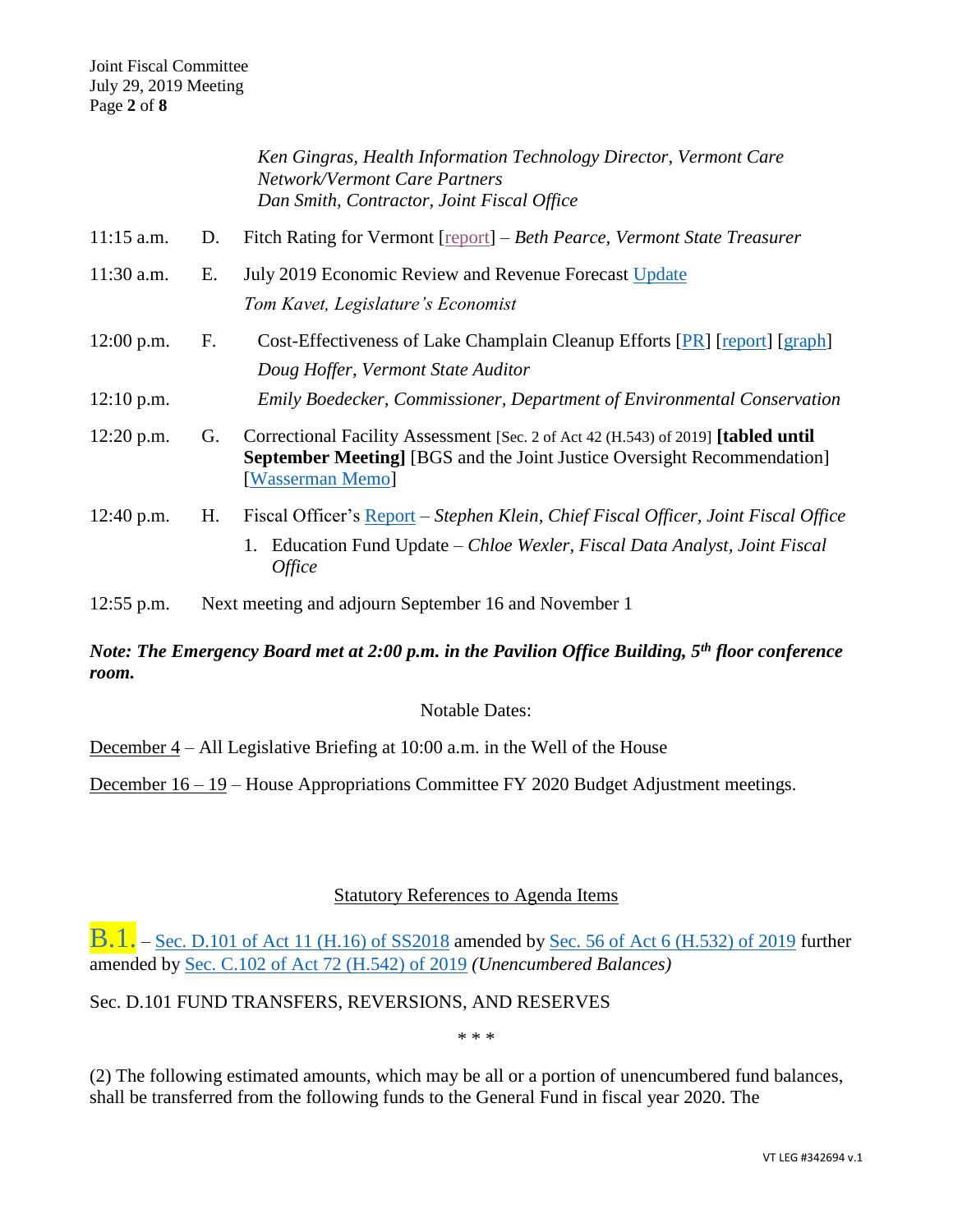Joint Fiscal Committee July 29, 2019 Meeting Page **3** of **8**

Commissioner of Finance and Management shall report to the Joint Fiscal Committee at its July meeting the final amounts transferred from each fund and certify that such transfers will not impair the agency, office, or department reliant upon each fund from meeting its statutory requirements.

\* \* \*

# **B.2.** – [Sec. C.102.1 of Act 72 of 2019](https://legislature.vermont.gov/Documents/2020/Docs/ACTS/ACT072/ACT072%20As%20Enacted.pdf)

Sec. C.102.1 CONTINGENT TRANSFERS (a) In fiscal year 2019, of the unreserved and undesignated end of fiscal year General Fund surplus remaining after satisfying the requirements of 32V.S.A. §308, notwithstanding 32 V.S.A. §308c:

(1) First: fifty percent shall be transferred from the General Fund to the Vermont State Employees' Postemployment Benefits Trust Fund established by 3 V.S.A. § 479a;(2) Second: an amount of \$9,400,000 shall be transferred to the AHS Federal Receipts Holding Account; and (3) Third: any remaining unreserved and undesignated end of fiscal year General Fund surplus shall be reserved in the General Fund Balance Reserve.

# B.2.a. – Sec. E.300.1 of [Act 72 \(H.542\) of 2019](https://legislature.vermont.gov/Documents/2020/Docs/ACTS/ACT072/ACT072%20As%20Enacted.pdf)

# Sec. E.300.1 TRANSITION OF STATE HEALTH CARE RESOURCES FUND REVENUES TO THE GENERAL FUND

(a) The Department of Finance and Management shall report the total statewide revenues received from each of the following revenue sources both historically and prospectively and compare those amounts to the total amount of State fund sources appropriated in Sec. B.301 of this act, as amended by 2019 Acts and Resolves No. 6:

(1) all revenue from cigarette and tobacco products taxes levied pursuant to 32 V.S.A. chapter 205;

(2) all revenue from health care provider assessments pursuant to 33 V.S.A. chapter 19, subchapter 2;

(3) all revenue from the Employers' Health Care Fund contribution pursuant to 32 V.S.A. chapter 245; and

(4) all revenue from health care claims assessments pursuant to 32 V.S.A. § 10402.

(b) The State agency or department to which the revenue is remitted shall maintain the same level of accounting detail for each of the revenue sources listed in subdivisions (a)(1)–(4) of this section as was maintained prior to July 1, 2020.

B.2.c. [–Sec. 80 of Act 6 \(H.532\) of 2019](https://legislature.vermont.gov/Documents/2020/Docs/ACTS/ACT006/ACT006%20As%20Enacted.pdf) *(Transportation)*

Sec. 80 SUPPLEMENTAL MAINTENANCE SPENDING

(a) Notwithstanding 32 V.S.A. § 706 and the limits on program, project, or activity spending authority approved in the fiscal year 2019 Transportation Program, the Secretary of Transportation, with the approval of the Secretary of Administration and subject to the provisions of subsection (b) of this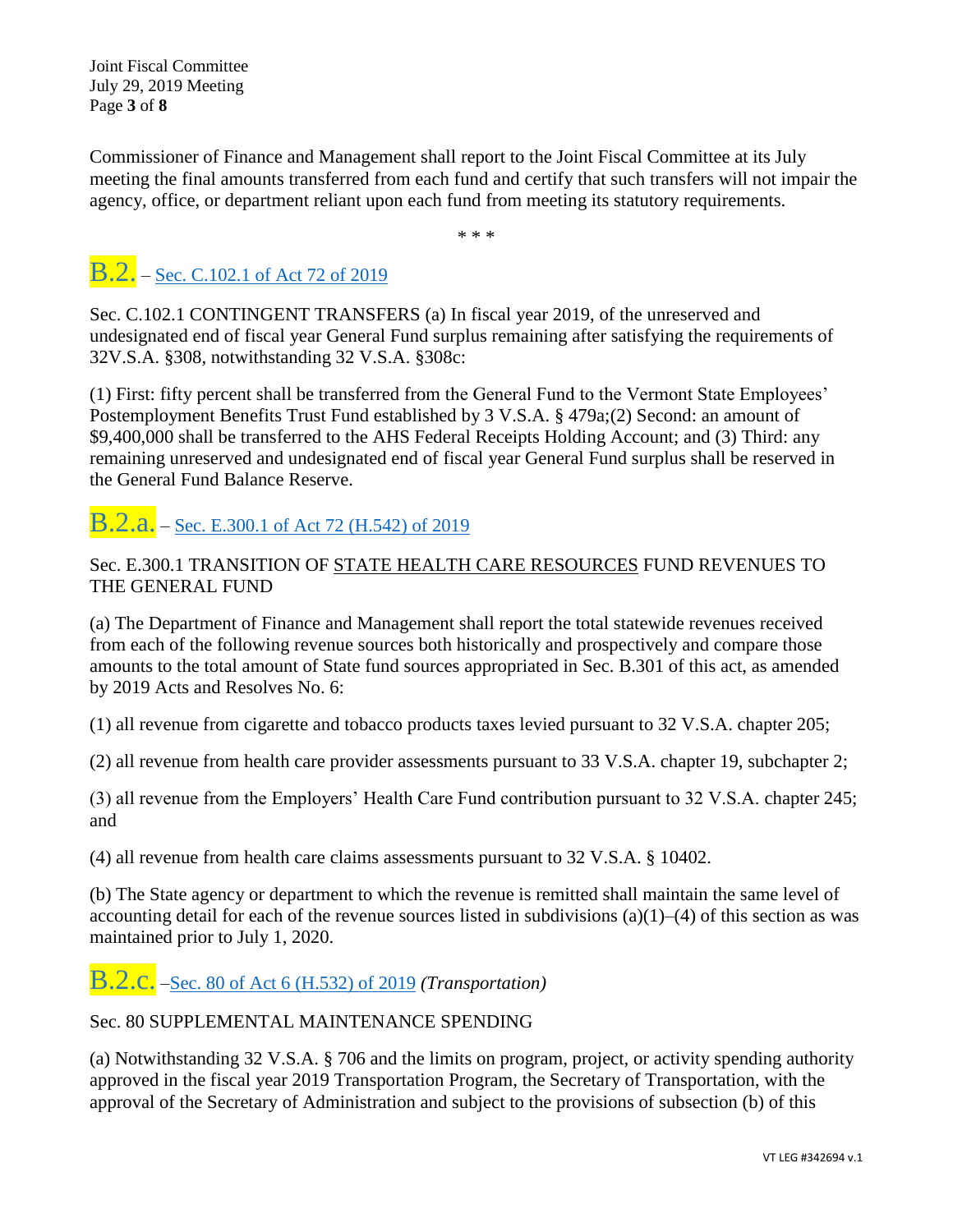Joint Fiscal Committee July 29, 2019 Meeting Page **4** of **8**

section, may transfer up to \$2,500,000 in Transportation Fund appropriations, other than appropriations for the Town Highway State Aid, Structures, and Class 2 roadway programs, to the Transportation – Maintenance State System (8100002000) appropriation, for the specific purpose of addressing the overall cost of highway maintenance during fiscal year 2019.

\* \* \*

(c) In July 2019, the Secretary of Administration shall report all appropriations reductions made under the authority of this section to the Joint Fiscal Office, the Joint Fiscal Committee, and the Joint Transportation Oversight Committee.

B.3.a. – [32 V.S.A. Sec. 305a.](https://legislature.vermont.gov/statutes/section/32/005/00305a) *(Year-end Medicaid)*

§ 305a. Official State revenue estimate

(a) On or about January 15 and again by July 31 of each year, and at such other times as the Emergency Board or the Governor deems proper, the Joint Fiscal Office and the Secretary of Administration shall provide to the Emergency Board their respective estimates of State revenues in the General, Transportation, Transportation Infrastructure Bond, Education, and State Health Care Resources Funds. The January revenue estimate shall be for the current and next two succeeding fiscal years, and the July revenue estimate shall be for the current and immediately succeeding fiscal years. Federal fund estimates shall be provided at the same times for the current fiscal year. Global Commitment Fund estimates shall be provided in January for the current and immediately succeeding fiscal year and in July for the current fiscal year.

\* \* \*

(c)(1)(A) The January estimates shall include estimated caseloads and estimated per-member permonth expenditures for the current and next succeeding fiscal years for each Medicaid enrollment group as defined by the Agency and the Joint Fiscal Office for State Health Care Assistance Programs or premium assistance programs supported by the State Health Care Resources and Global Commitment Funds, and for the programs under any Medicaid Section 1115 waiver.

\* \* \*

(2) In July, the Administration and the Joint Fiscal Office shall make a report to the Emergency Board on the most recently ended fiscal year for all Medicaid and Medicaid-related programs, including caseload and expenditure information for each Medicaid eligibility group. Based on this report, the Emergency Board may adopt revised estimates for the current fiscal year and estimates for the next succeeding fiscal year. The provisions of 2 V.S.A. § 20(d) (expiration of required reports) shall not apply to the report to be made under this subsection.

C. – [Sec. C.100\(a\)\(10\) of Act 72 \(H.542\)](https://legislature.vermont.gov/Documents/2020/Docs/ACTS/ACT072/ACT072%20As%20Enacted.pdf) of 2019 *(Electronic Health Records Plan)*

## Sec. C.100 FISCAL YEAR 2019 ONE-TIME APPROPRIATIONS

(a) In fiscal year 2019, funds are appropriated from the General Fund as follows: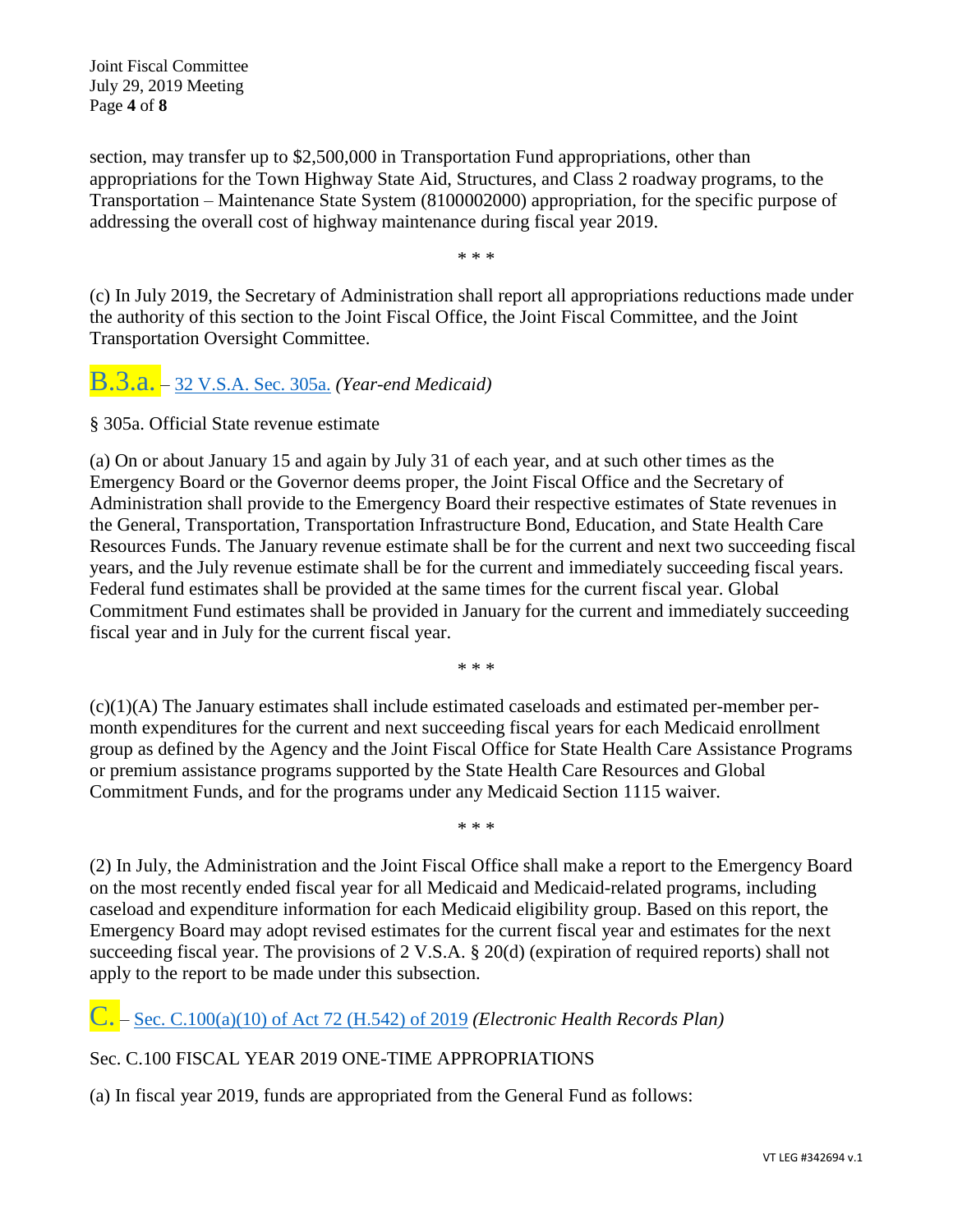Joint Fiscal Committee July 29, 2019 Meeting Page **5** of **8**

\* \* \*

(10) To the Agency of Human Services: \$1,500,000 to fund grants for the development of an electronic medical/health records system for the State's Designated Agency system.

(A) Vermont Care Partners and the Agency of Human Services shall present a plan for review and approval by the **Joint Fiscal Committee at its July 2019 meeting**. The plan shall summarize the development and implementation of the system and demonstrate that this project will support the goals set forth in the statewide Health Information Technology (HIT) Plan (defined in 18 V.S.A. § 9351) and meet, at a minimum, the connectivity requirements set forth in the statewide HIT plan and the requirements of the Centers for Medicaid Services (CMS). The plan shall support current payment reform initiatives and include the projected project timeline and total budget including the allocation of this appropriation. No funds shall be released prior to review and approval by the Joint Fiscal Committee.

G. – [Sec. 2 of Act 42 \(H.543\) of 2019](https://legislature.vermont.gov/Documents/2020/Docs/ACTS/ACT042/ACT042%20As%20Enacted.pdf) *(Correctional Assessment)*

Sec. 2. STATE BUILDINGS

\* \* \*

(d) For the amount appropriated in subdivision (b)(4) of this section, the Commissioner of Buildings and General Services is authorized to use up to \$200,000.00 to assess relative costs and resource requirements for potential construction of a correctional facility that ranges in scale in order to accommodate the results of the Council of State Governments' study described in Sec. 28 of this act; provided, however, that the funds shall only become available after approval by the Joint Fiscal Committee and the Joint Legislative Justice Oversight Committee. On or before March 15, 2020, the Commissioner shall submit a copy of the assessment to the House Committee on Corrections and Institutions and the Senate Committee on Institutions.

| $Approxation - FY 2020$         | \$20,323,423.00 |
|---------------------------------|-----------------|
| $Approxation - FY 2021$         | \$21,325,813.00 |
| Total Appropriation – Section 2 | \$41,649,236.00 |

H. – [Sec. 88 of Act 6 \(H.532\) of 2019](https://legislature.vermont.gov/Documents/2020/Docs/ACTS/ACT006/ACT006%20As%20Enacted.pdf) *(UVM Study)*

Sec. 88. FISCAL YEAR 2019 ONE-TIME APPROPRIATIONS AND TRANSFERS FROM THE GENERAL FUND

(a) The following appropriations are made from the General Fund in fiscal year 2019:

\* \* \*

(6) To the Joint Fiscal Office: \$275,000 to be allocated as follows for studies that will be comprehensively defined in the fiscal year 2020 budget process: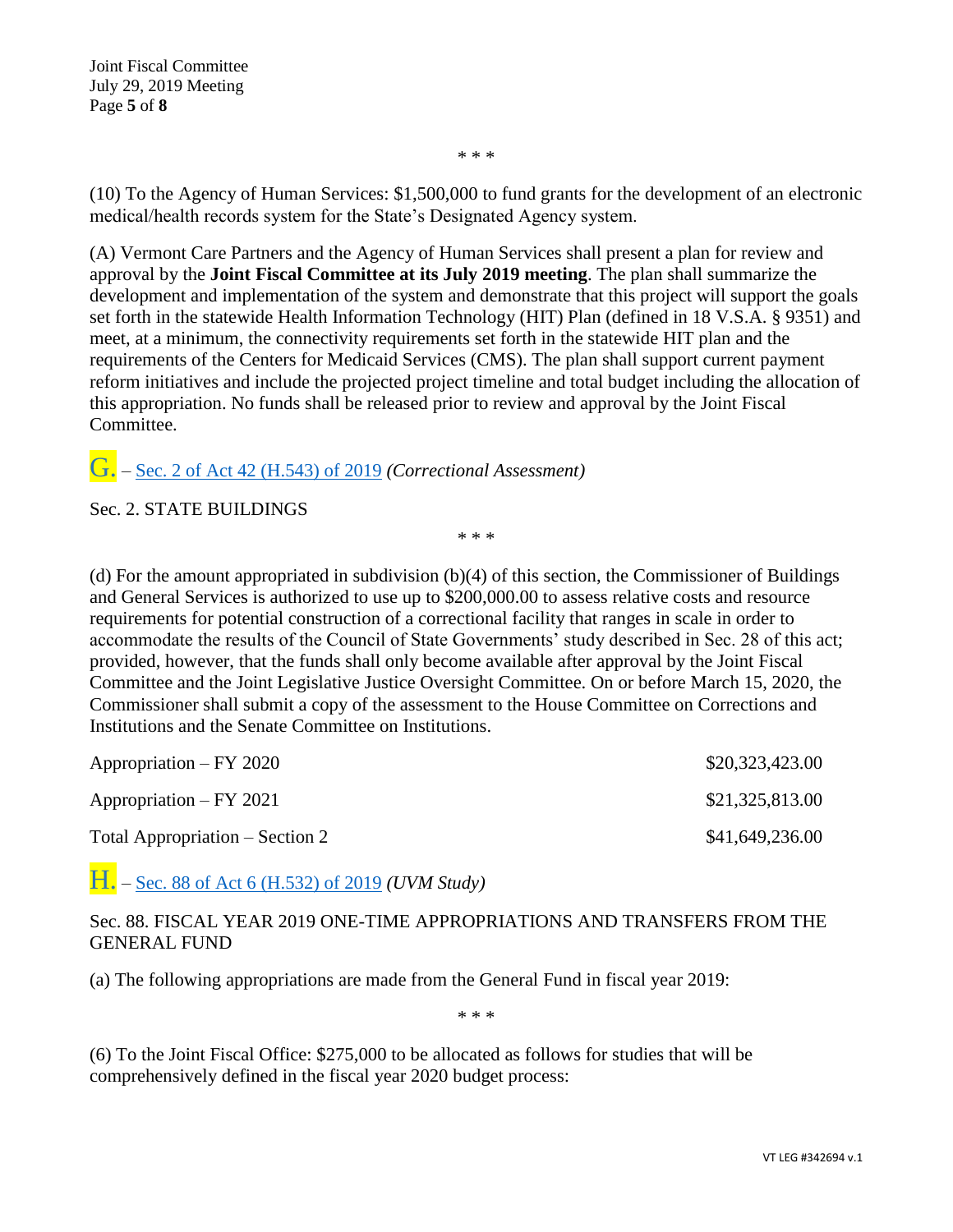Joint Fiscal Committee July 29, 2019 Meeting Page **6** of **8**

(A) \$250,000 to be reserved to fund contracted services for research and findings to identify and examine the factors contributing to Vermont's high rate of children entering the custody of the State. Such research shall study the preventive and upstream services and interventions provided to families and the extent to which these supports to families have demonstrated effectiveness in allowing children to remain with their families. Policy recommendations resulting from this research are intended to inform funding decisions regarding these services to ensure the safety of Vermont's vulnerable children and to enhance the long-term stability and well-being of these families.

(B) \$25,000 to be reserved to fund contracted services for research and findings related to the detention population of the Department of Corrections (DOC) and policy recommendations to reduce this population and/or reduce the need for DOC in-state bed capacity for this population. The report shall be submitted to the General Assembly on or before December 15, 2019.

# Reports

## **§ 20. Particular proceedings and activities; personnel**

Citation: [30 V.S.A. § 20. PARTICULAR PROCEEDINGS AND ACTIVITIES; PERSONNEL](https://legislature.vermont.gov/statutes/section/30/001/00020) [\[Report Link\]](https://ljfo.vermont.gov/assets/Meetings/Joint-Fiscal-Committee/2019-07-29/d3b8333236/ANR-FY-2019-FERC_NRC-JFiscal-report.pdf)

(a)(1) The Board or the Department of Public Service may authorize or retain legal counsel, official stenographers, expert witnesses, advisors, temporary employees, and other research, scientific, or engineering services:

\* \* \*

(2) The agency of natural resources may authorize or retain legal counsel, official stenographers, expert witnesses, advisors, temporary employees, and other research, scientific or engineering services to:

\* \* \*

(C) assist the Board or the Department of Public Service in any proceedings described in subdivisions (b)(9) (Federal Energy Regulatory Commission) and (11) (Nuclear Regulatory Commission) of this section. Allocation of agency of natural resources costs under this subdivision (C) shall be in the same manner as provided under subdivisions (b)(9) and (11) of this section. **The agency of natural resources shall report annually to the joint fiscal committee all costs incurred and expenditures charged under the authority of this subsection with respect to proceedings under subdivision (b)(9) of this section and the purpose for which such costs were incurred and expenditures made.**

\* \* \*

(b) Proceedings, including appeals therefrom, for which additional personnel may be retained are:

\* \* \*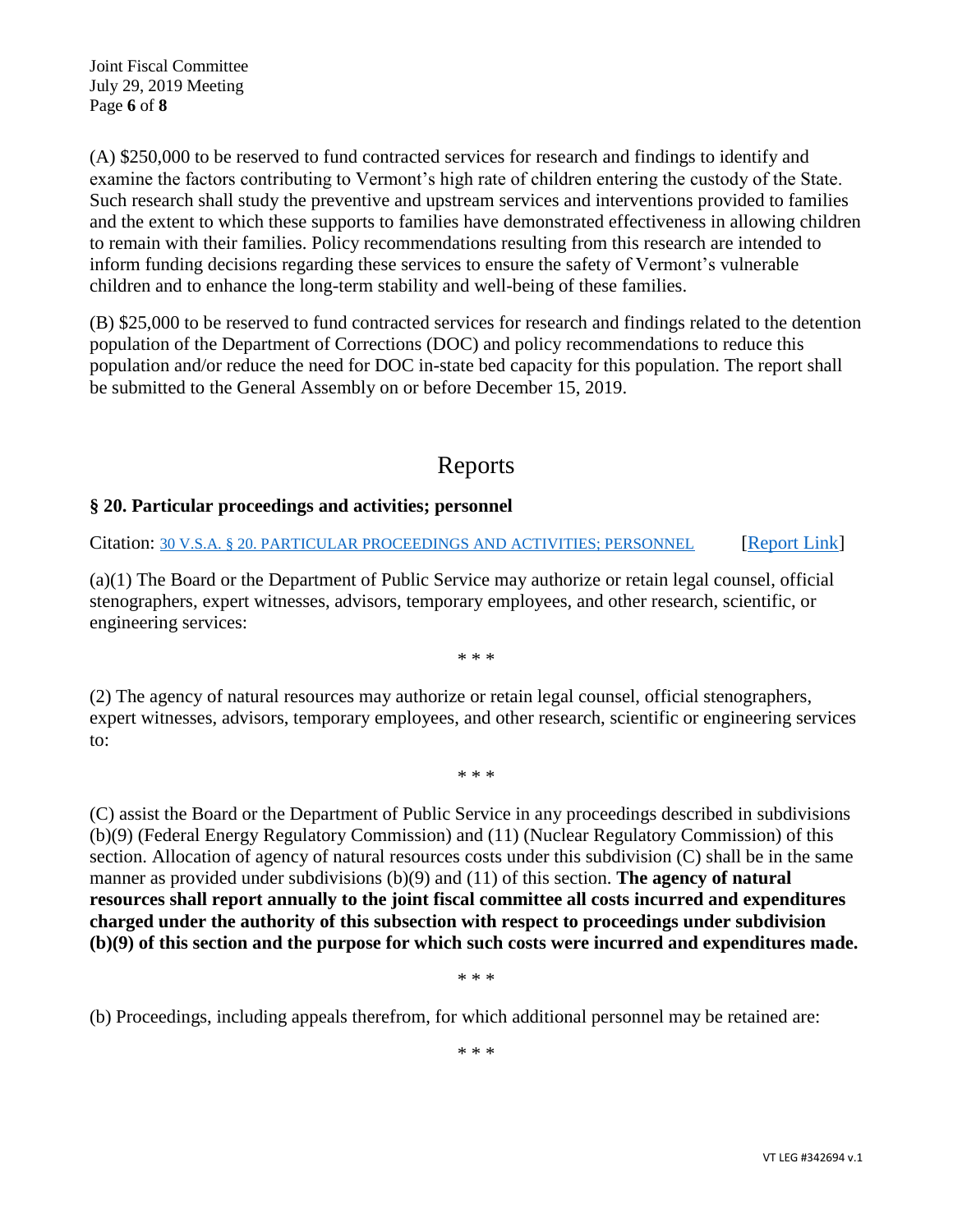Joint Fiscal Committee July 29, 2019 Meeting Page **7** of **8**

(9) Proceedings at the Federal Energy Regulatory Commission which involve Vermont utilities or which may affect the interests of the State of Vermont. Costs under this subdivision shall be charged to the involved electric or natural gas companies pursuant to subsection 21(a) of this title. In cases where the proceeding is generic in nature the costs shall be allocated to electric or natural gas companies in proportion to the benefits sought for the customers of such companies from such advocacy. **The Public Service Board and the Department of Public Service shall report quarterly to the Joint Fiscal Committee all costs incurred and expenditures charged under the authority of this subsection, and the purpose for which such costs were incurred, and expenditures made.**

\* \* \*

### **Acceptance of grants and procedures [Small Grants]**

Citation: [32 V.S.A. Sec. 5](https://legislature.vermont.gov/statutes/section/32/001/00005) as amended by [Sec. E.127.2 of Act 72 \(H.542\)](https://legislature.vermont.gov/Documents/2020/Docs/ACTS/ACT072/ACT072%20As%20Enacted.pdf) of 2019 [\[Report Link\]](https://ljfo.vermont.gov/assets/Meetings/Joint-Fiscal-Committee/2019-07-29/ae00164d0b/Small-Grants-Quarterly-report-Q2-4-FY19.pdf)

\* \* \*

(ii) The Joint Fiscal Office shall report all items received under this subdivision to the Joint Fiscal Committee quarterly. The provisions of 2 V.S.A. § 20(d) (expiration of required reports) shall not apply to the report to be made under this subdivision.

\* \* \*

## **§ 511. Excess receipts**

Citation: [32 V.S.A. § 511. Excess Receipts](https://legislature.vermont.gov/statutes/section/32/007/00511) [\[Report](https://ljfo.vermont.gov/assets/Meetings/Joint-Fiscal-Committee/2019-07-29/07d7843503/Excess-Receipts-Report-32-VSA-Sec-511.pdf) Link]

If any receipts including federal receipts exceed the appropriated amounts, the receipts may be allocated and expended on the approval of the Commissioner of Finance and Management. If, however, the expenditure of those receipts will establish or increase the scope of the program, which establishment or increase will at any time commit the State to the expenditure of State funds, they may only be expended upon the approval of the General Assembly. Excess federal receipts, whenever possible, shall be utilized to reduce the expenditure of State funds. **The Commissioner of Finance and Management shall report to the Joint Fiscal Committee quarterly with a cumulative list and explanation of the allocation and expenditure of such excess receipts.** The provisions of 2 V.S.A. § 20(d) (expiration of required reports) shall not apply to the report to be made under this section.

## **CORRECTIONS APPROPRIATIONS; TRANSFER; REPORT**

Citation: [Sec. E.335 of Act 11](https://legislature.vermont.gov/Documents/2018.1/Docs/ACTS/ACT011/ACT011%20As%20Enacted.pdf) of SS2018 [\[Report Link\]](https://ljfo.vermont.gov/assets/Uploads/0d82d5c7e7/Out-of-State-Beds-Transfer-of-Funds-DOC.pdf)

(a) In fiscal year 2019, the Secretary of Administration may, upon recommendation of the Secretary of Human Services, transfer unexpended funds between the respective appropriations for correctional services and for correctional services out-of-state beds. At least three days prior to any such transfer